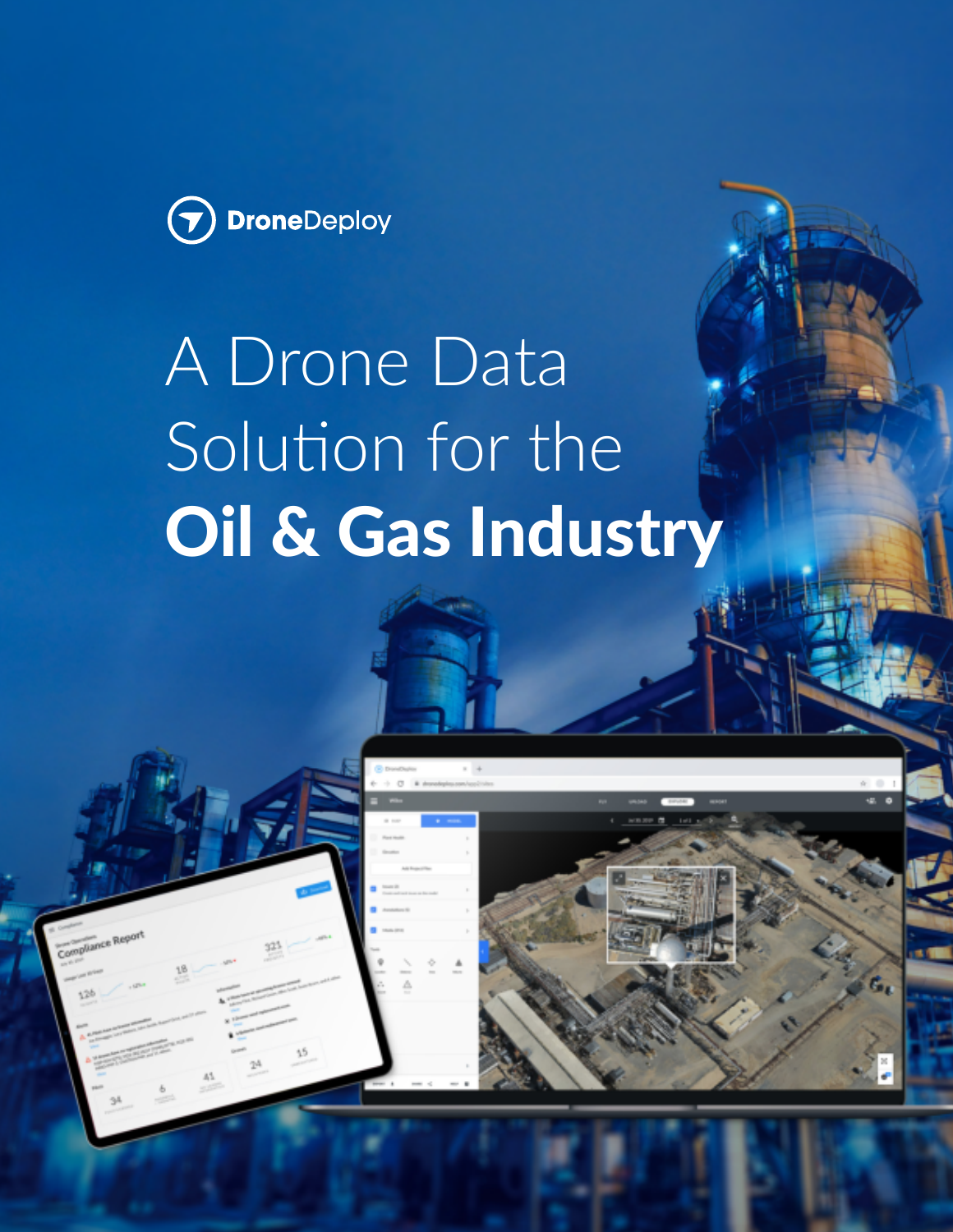## **Introduction**

There are common and shared challenges across the oil & gas industry. Companies are constantly seeking new and innovative ways to improve inspections, mitigate risk, and remain in compliance with any and all state and federal regulations. In recent years, forward-thinking oil & gas companies have been utilizing drone technology to improve their operational efficiencies and already drone data is transforming the industry. Insights gleaned from drone data have already saved companies millions of dollars in labor, remediation, and operations.

DroneDeploy provides practical, economical solutions for the entire oil & gas operation. Companies can discard reactive measures and adopt proactive approaches to leak detection and other maintenance and compliance processes by using drones and a drone data solution.

In this eBook we will examine:

- **What a drone data solution is**
- **The key workflows where a drone data solution provides value**
- **The benefits of a drone data solution deliver to oil & gas companies**
- **How today's oil & gas innovators are putting drones to work**
- **How to get started with DroneDeploy**

Let's dive in.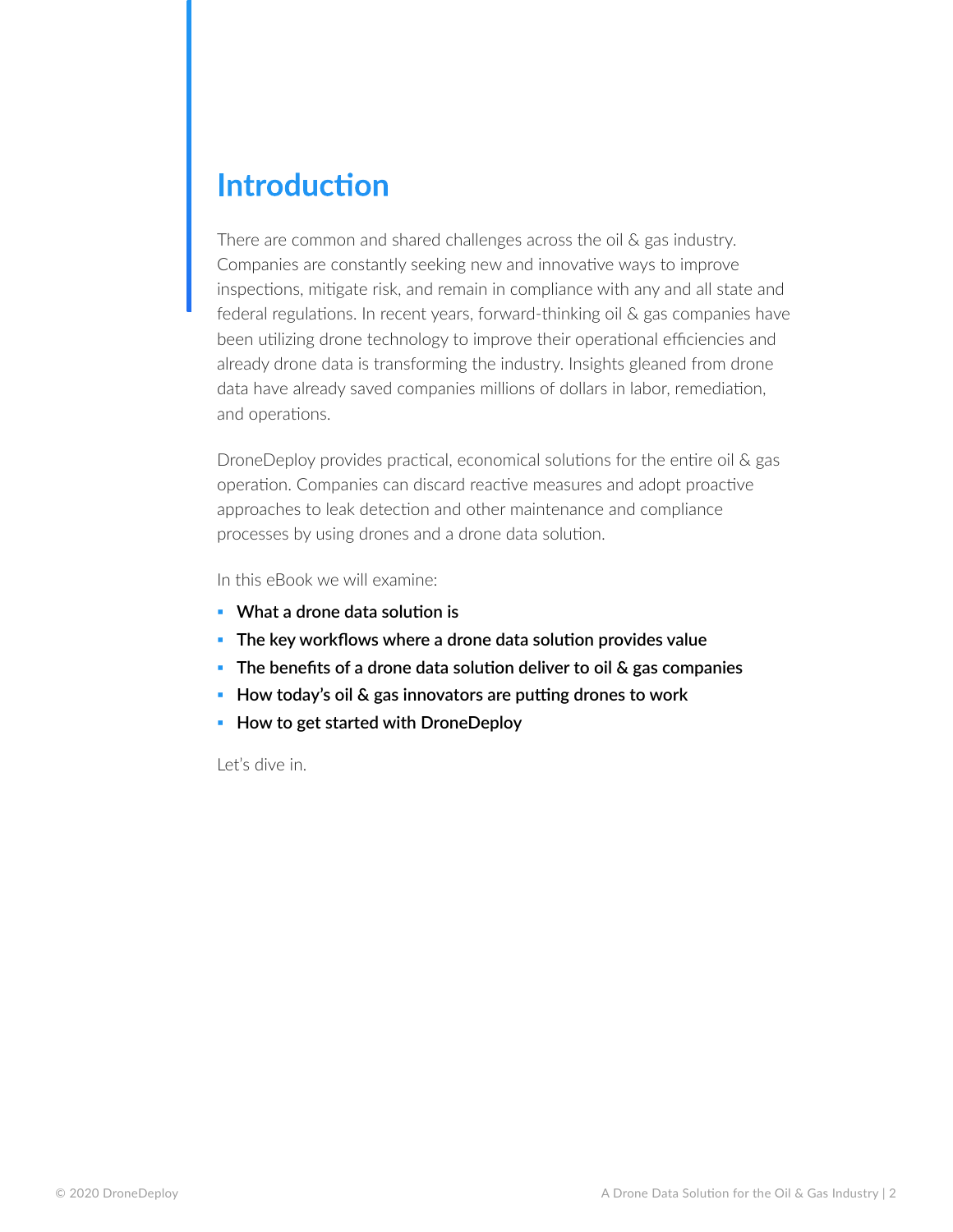## **Drone Data Solution**

For a wide array of industries, drones are able to capture an enormous amount of data from photos, videos, and panoramas to thermal imagery. But once all of this information has been captured – which can be hundreds to thousands of files – it is imperative companies use a software solution that can comprehend this information and make it digestible for your operations. That is where drone data solutions like DroneDeploy come into play. DroneDeploy, the complete drone solution, helps companies scale and interpret all drone data by helping you capture, process, analyze, and take action.



**Figure 1. Capture, process, analyze and take action with DroneDeploy**

## **Key Use Cases**

DroneDeploy enables field teams to gather extensive data about their operations and assets. An increasing number of oil & gas companies use drone data solutions to perform inspections on pipelines, oil wells, and facilities – all while keeping their team safe and in compliance with local, state, and federal regulations.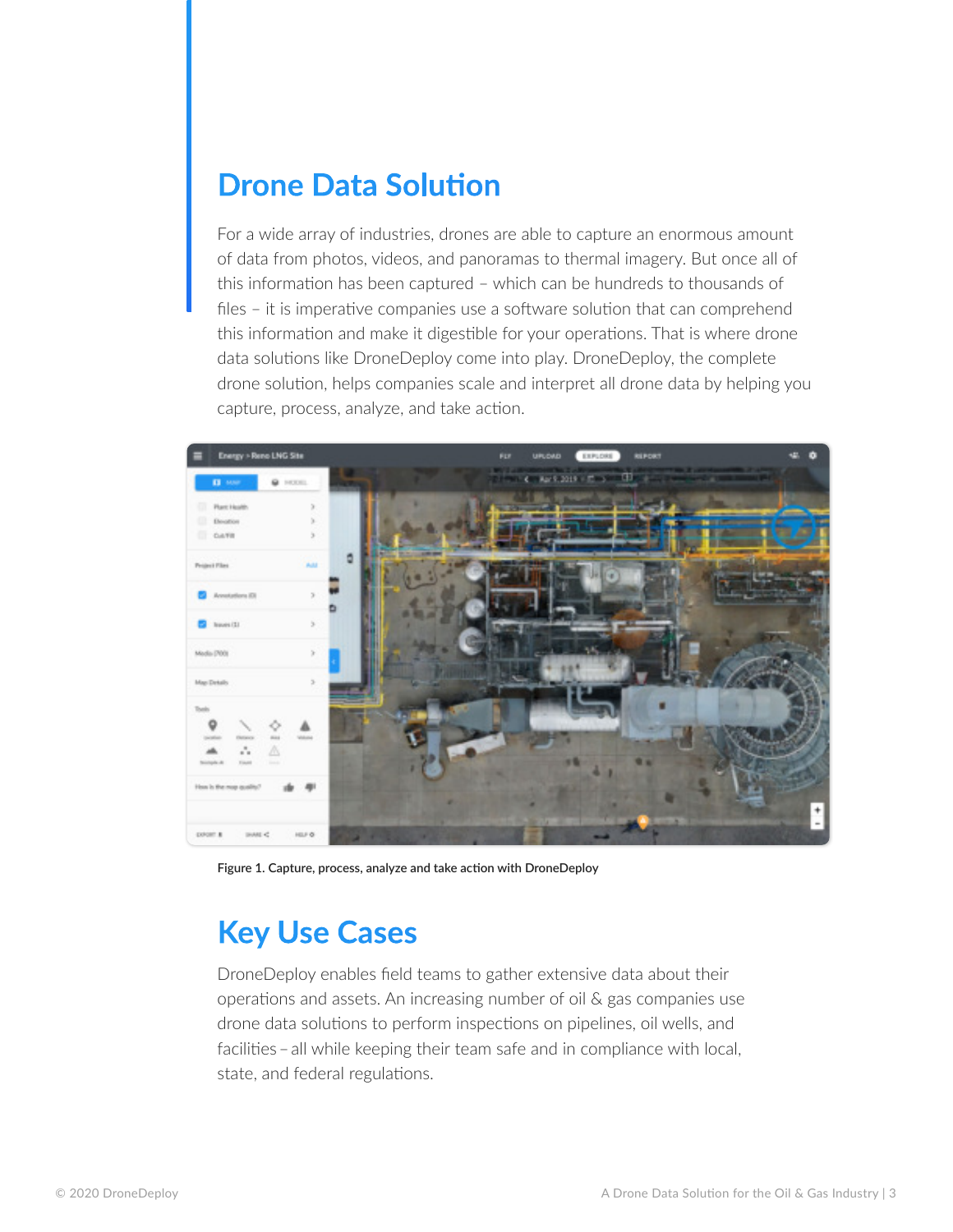### Pipeline Inspection and Monitoring

Inspectors in the field or engineers in a remote location can leverage a drone data solution to get real-time information about the health of their site. Having one person on site who can create a map, take photos or videos, and then share this information with their team in the office, helps to keep everyone on the same page by using one source of truth. Then if any problem areas are discovered, the office team can communicate with the ground crew to visually check the area and remedy any issues.

To detect potential underground leaks, the DroneDeploy app enables your drone to take photos along pipeline routes. The app then combines these images, creating high-resolution plant health maps that identify plant kill-off zones, which may indicate a leak.



**Figure 2. Thermal imagery of pipeline routes reveal hotspots, which may indicate potential defects in pipeline insulation or leaks invisible to the human eye.**

Equipping a drone with an infrared camera provides an additional way to inspect pipelines: thermal imagery of pipeline routes reveal hotspots, which may indicate potential defects in pipeline insulation or leaks invisible to the human eye.

#### Oil Well and Tank Inspection

Oil & gas companies also use DroneDeploy to photograph oil wells and facilities throughout the drilling process. Once the well is operating, drone data helps to efficiently monitor operations. For example, a drone data solution provides a close-up look at a flare stack while it is still operational.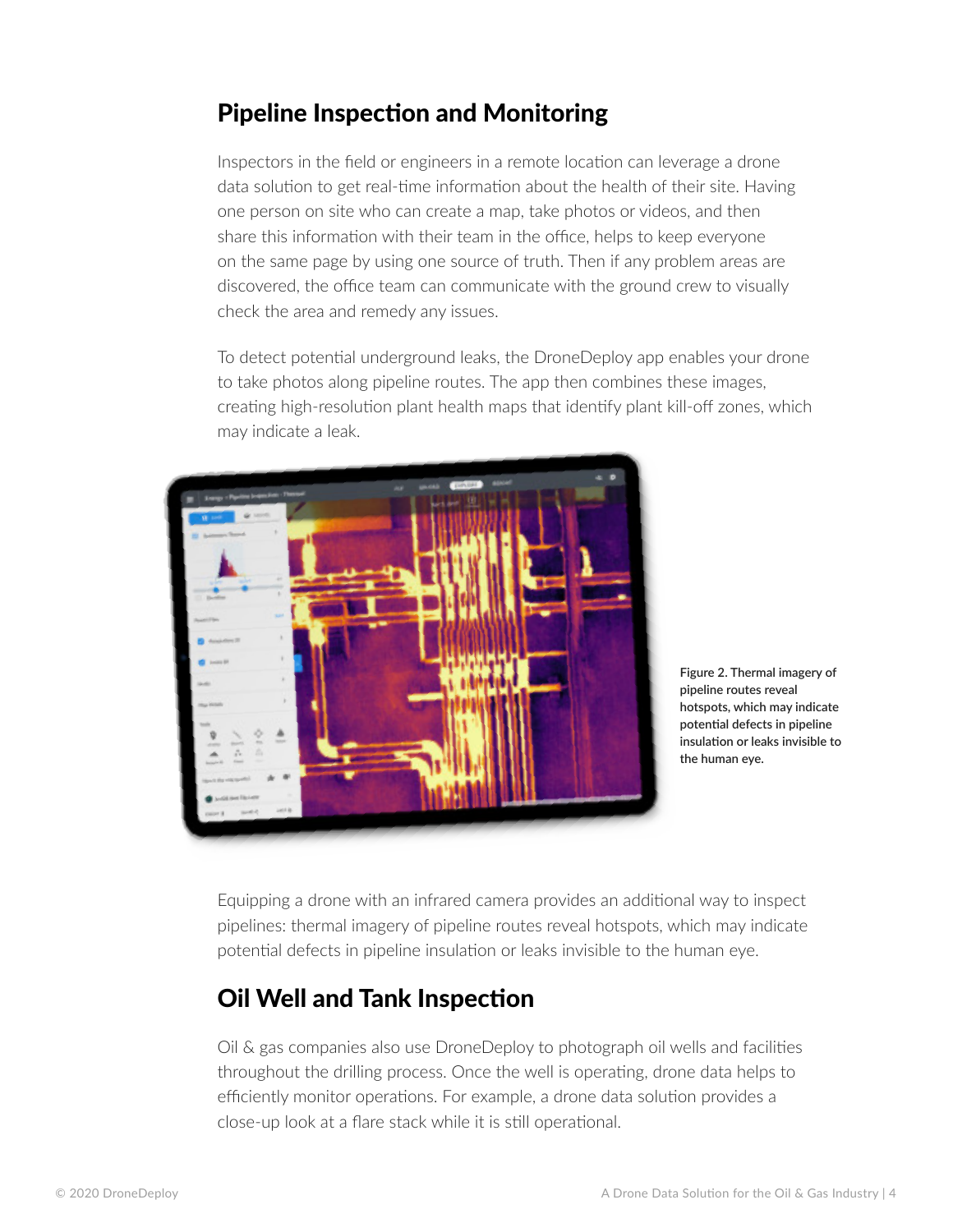DroneDeploy provides oil & gas companies with a real-time solution as compared to the traditional approach: shutting down the flare system and assigning an inspector to climb the stack to examine it. In this case, a drone inspection saves weeks of physical inspection preparation and avoids significant loss of productivity and revenue due to an operational shutdown.

#### Safety and Compliance

Oil & gas companies have to regularly communicate with government agencies to ensure that they are abiding by compliance procedures and local and federal regulations. In the past, government agencies would need to send personnel on-site to do inspections or the oil & gas company has to fill out copious amounts of documentation to send to agencies on a regular basis. With drone data, companies can now regularly share photos, videos, maps, and reports with agencies to help build trust and create transparency between companies and agencies.

Drone data solutions allow oil & gas companies to capture drone data in real-time to help companies prevent health, safety, and environmental (HSE) events, allowing them to address operational issues without sending employees into dangerous zones. Using one solution allows companies to communicate with other stakeholders in the office or in agencies by sharing site data or reports.



**Figure 3. Using one solution allows companies to communicate with other stakeholders in the office or in agencies by sharing site data or reports.**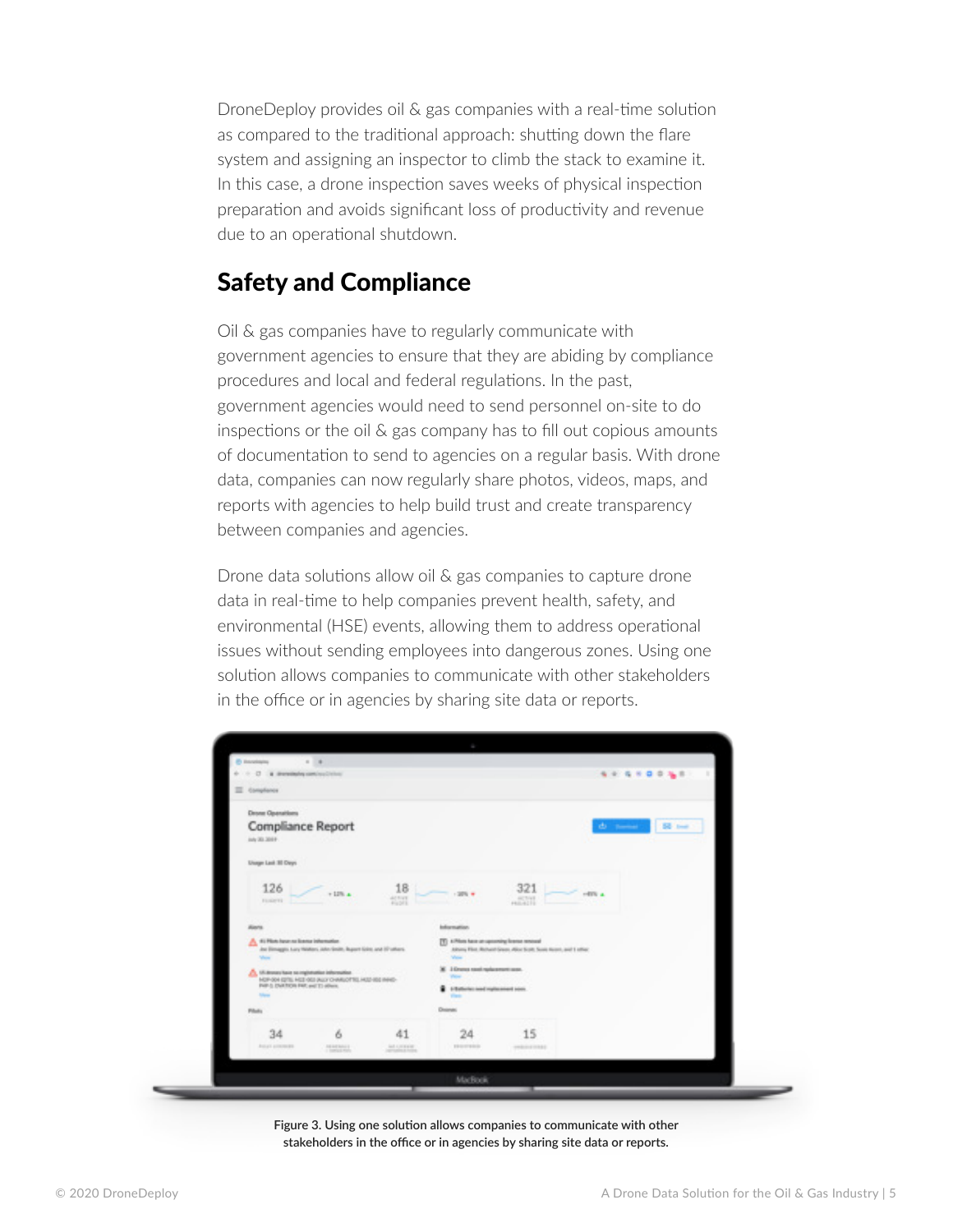## **Benefits of Drone Data**

Drone data provides oil & gas companies with many benefits, including cost savings, improved communication, a safer work environment, and more accurate site data.



#### Cost-saving Inspections

Inspecting oil & gas infrastructure and gathering critical data with drones costs substantially less than conventional inspection methods requiring ground crews or manned flights, like a helicopter or airplane. By using a drone data solution, oil & gas companies can quickly make decisions using real-time maps, like DroneDeploy's Live Map, or by collaborating on maps and models to do remote inspections. Companies no longer need to fly out teams of people to remote areas to inspect a facility or shut down production completely; now can catch issues early and proactively fix issues through drone data.



#### Safer Work Environments

Manual infrastructure inspections are often dangerous. Inspectors at facilities must climb up and down ladders and along catwalks — sometimes even using cranes, harnesses, and rappelling equipment to reach assets. Inspectors also often work in close proximity to harmful chemicals and dangerous machinery.

DroneDeploy can help perform inspections without risking employee safety. They're especially useful for inspections after blowouts or natural disasters   or when sending a ground crew to a site that may be difficult, costly, or unsafe.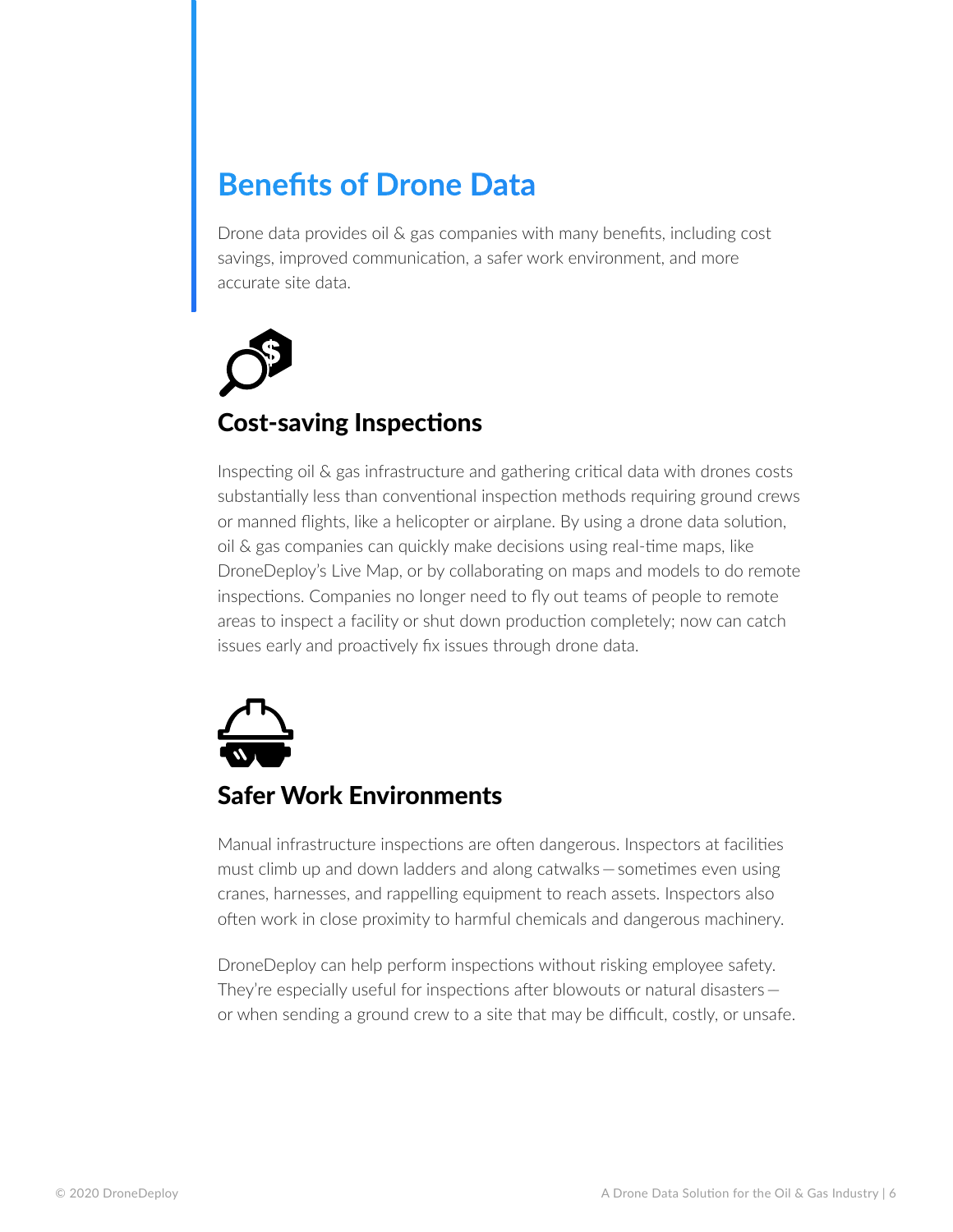

#### Faster, More Accurate Data Collection

Drones provide a flexible avenue for a wide range of cameras and sensors. They can collect data needed for any inspection use case, and using a drone data solution, like DroneDeploy, gives a field team real-time information to make quick decisions on site. This drastically reduces downtime, catches issues faster, and helps keep operations running at peak efficiency.

By using a drone data solution, businesses can easily integrate imagery and other data from all of their drone flights to get a full picture of their site. Companies can also use topographical and geological data gathered by drones to create models that help identify promising oil & gas drill sites.



#### Superior Communication

The remote nature of oil & gas work often requires operators to communicate with workers on sites around the world. This can present a challenge to managers and engineers working from the headquarters and collaborating with the boots on the ground.

But a complete drone data solution can make things easier. Using DroneDeploy makes it easy for the back office to mark up maps with annotations and comments so that inspectors and processing engineers can check on pressure points, leaks, or other potential issues. Workers on the ground can fly drones on their site and upload the data to the cloud where back-office managers can review and coordinate any further inspection or follow-ups — all without ever leaving their desk.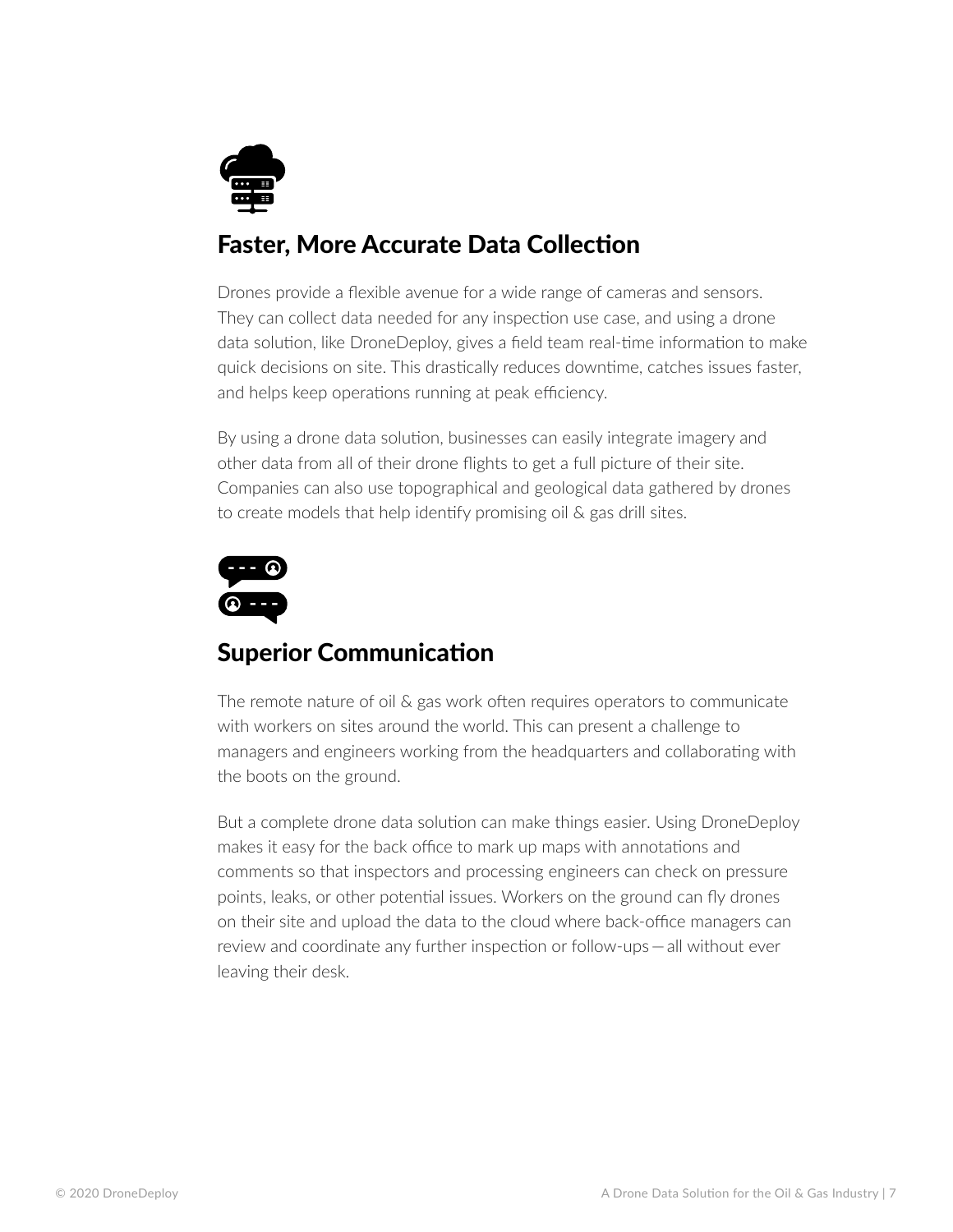## **Real-World Results: Customer Case Studies**

Drones solutions are solutions that are already successful in today's working world, particularly so in the oil & gas industry. Here are two real-world examples of DroneDeploy customers using aerial insights to solve problems in the field:

#### **California Resources Corporation (CRC) saved \$205,000 by improving inspections and communication with DroneDeploy**

CRC used DroneDeploy to monitor anomalies that would otherwise be missed by performing inspections manually. Humans cannot always detect the minute cracks that can appear on the ground surface location, so CRC had a major need for some type of device in lieu of the human eye. The tiltmeter they were using, however, was exorbitantly priced, sometimes costing as much as \$7,000 each. Another drawback of the tiltmeter was that it had to be dug deep underground for installation, adding several unnecessary hours to the production schedule.

The drones could be deployed to run regular flights and detect any anomalies; CRC could then be alerted to any irregularities. By using drones and thermal imagery, not only could they detect such instances accurately, they could act faster, saving both time and money. **Read Full Case Study**

"Drones and DroneDeploy have saved CRC over \$205,000 in the first half of the year with an expected realized saving to be around \$500,000 by the end of 2019. All attributed to inspections, surveillance, mapping, and reliability."

**Maurilio Espinoza,**  Process Excellence Lead, California Resources Corporation



**Figure 4. By using drones and thermal imagery, not only could CRC detect such instances accurately, they could act faster, saving both time and money.**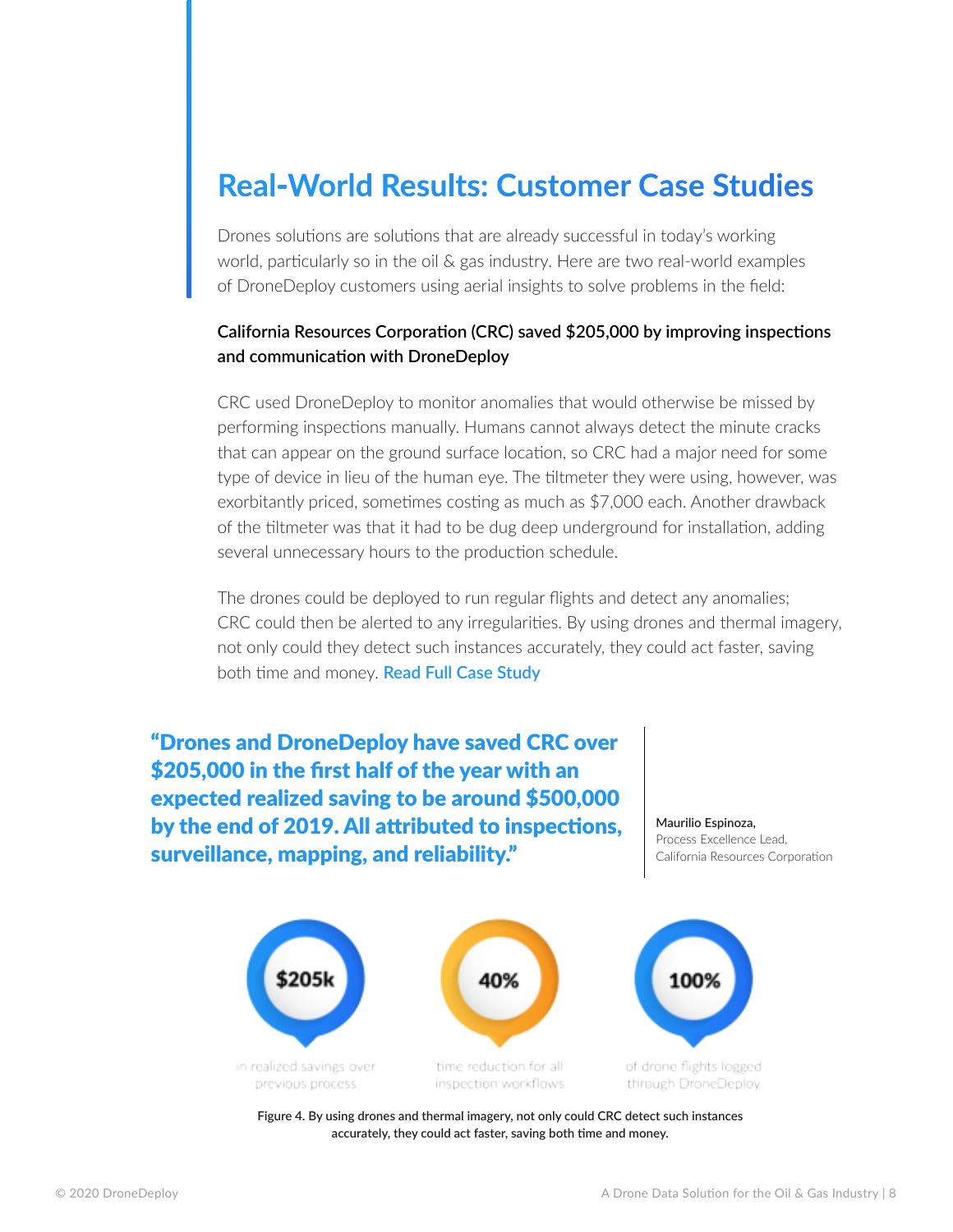## **Conclusion**

A complete drone data solution provides extremely precise aerial intelligence that simplifies and improves a wide range of oil & gas workflows. Whether inspecting hundreds of miles of oil pipelines for leaks, helping employees keep operations in compliance with regulations or enabling companies to construct infrastructure more efficiently, agile and flexible drones have quickly become a go-to tool for operators around the world.

A drone data solution automates inspection workflows, making them faster, safer, and less expensive. They enable oil & gas companies to spend fewer resources on surveying and monitoring, so employees are able to focus their time and efforts on proactively fixing issues, not reactively.

A drone data solution gets oil & gas companies closer to fully automating manual tasks in the oil & gas industry, such as inspection, helping them to make better decisions, reduce costs, and operate more efficiently.

## **Getting Started with DroneDeploy**

Getting started with drones can seem challenging at first. But it doesn't have to be.

DroneDeploy has worked with thousands of businesses to bring drones to their job sites, farms, mines, and properties. We know how to assist your team in getting a successful operation off the ground. Our solution is easy to use, and a one-stop-shop, so you can start monitoring your sites today, by flying, processing, analyzing, and acting on drone data.

Want to learn how DroneDeploy can help your business? Visit **https://www. dronedeploy.com/solutions/energy/** to learn more or request a consultation with one of our team members.